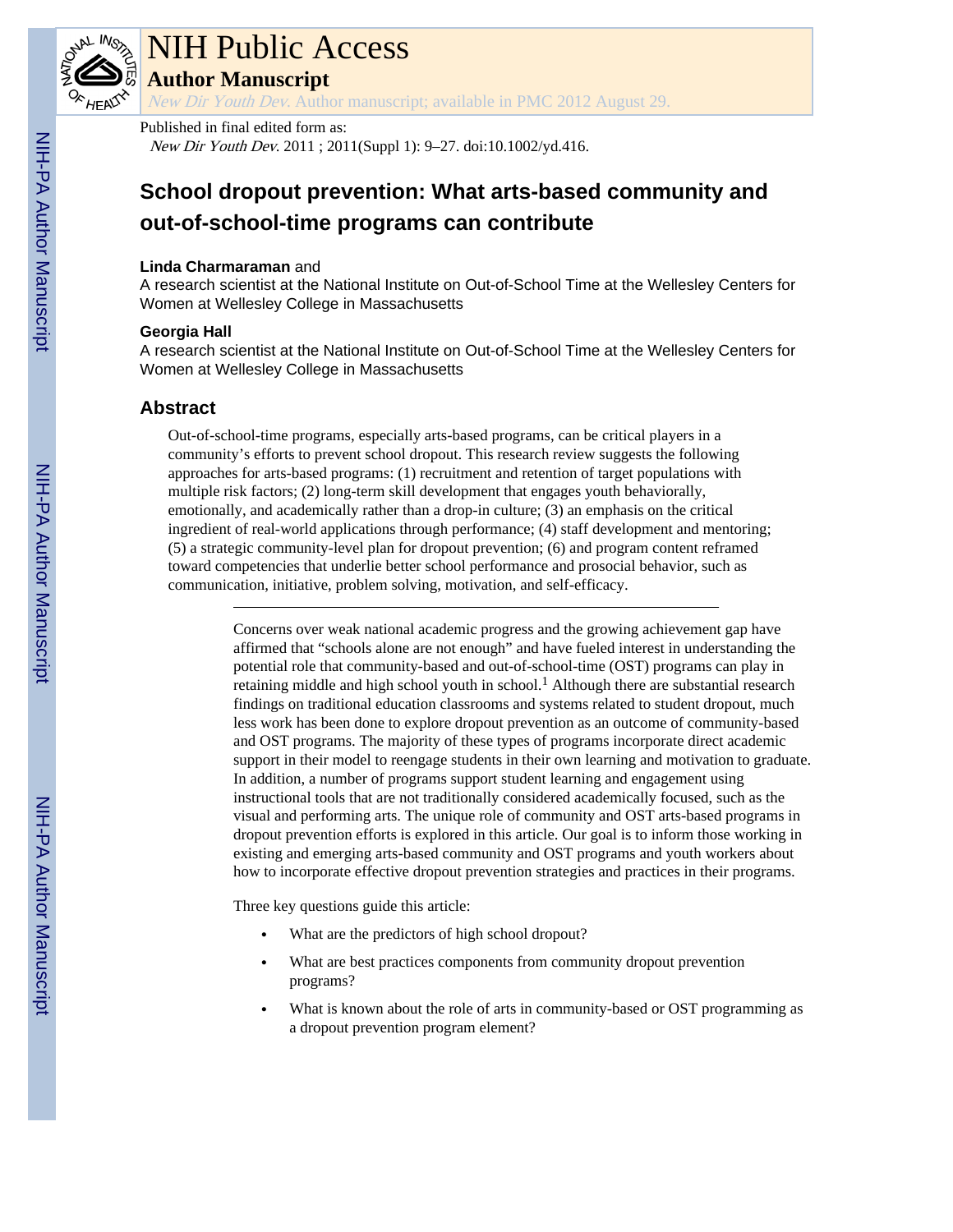# **Methods**

We conducted a review exploring the current discussion and research findings on high school dropout prevention as related to community-based and OST programs, with a specific emphasis on arts-based programs. We used a Web document search and several electronic databases, including Academic Search Complete and PsycInfo, to search for recent journal articles, reports, research briefs, and conference proceedings. The Web site and document search process included reviewing materials from organizations such as the Forum for Youth Investment, National Dropout Prevention Center, U.S. Department of Education, Center for Mental Health in Schools at UCLA, and Communities in Schools. In total, we selected 105 documents for initial review. This article incorporates information from over 40 of the most relevant selected documents. We primarily focused on literature and research published within the past fifteen years, reviews of the literature, and those who reported on evaluation or research findings that could inform programming and approaches for artsbased programs. For purposes of this article, "arts-based programming" refers to the visual arts (for example, painting, textile arts), performing arts (for example, dance, drama, music), and media arts (for example, digital photography, video-making).

# **Predicting high school dropout**

According to the Center for Research on the Education of Students Placed at Risk, approximately one thousand U.S. high schools have a 50 percent rate of graduation.<sup>2</sup> The long-term cost of school failure includes increased likelihood of being unemployed, committing crimes, receiving public assistance, and being incarcerated.<sup>3</sup> Dropouts are less likely to receive health insurance and have pension plans, be in good health, and live as long as those who graduated.<sup>4</sup> In 2007, the National Dropout Prevention Center and Communities in Schools conducted a comprehensive literature review with the goal of identifying risk factors or conditions that significantly increase high school dropout rates.<sup>5</sup> In general, their findings pointed to a multitude of dropout risk factors in several domains: individual, family, school, and community.

No single risk factor can accurately predict who is at risk for school failure, but risks increase when several factors are considered together. Dropouts are not a homogeneous population, and many times a lengthy process of disengagement, which begins before kindergarten, leads to the process of dropping out. In other words, it is not a single event that leads to dropping out but a process of risk factors that build and compound over time. Although most dropouts leave school by eleventh or twelfth grade, two studies have identified earlier patterns of dropout: tenth grade in Chicago and Baltimore and ninth grade in Philadelphia.<sup>6</sup>

One of the most critical time periods for students when they begin to show warning signals is in the transition to middle and then to high school—respectively, sixth and ninth grades even in the first month of the school year.<sup>7</sup> In addition to having to negotiate a new and often larger institutional setting, students find that the course work has become more intellectually demanding, teachers are less supportive, peer groups are larger, relationships are more complicated, and temptations become greater at the same time that they begin to experience more personal freedom.<sup>8</sup> The following sections provide a brief overview of the most significant contributors to dropout during the middle or high school years.

#### **Early adult responsibilities**

When children are forced to take on adult responsibilities, there is an increased likelihood of falling behind in school and eventually dropping out. Such responsibilities include taking on a job to help pay for family expenses, taking care of siblings, or becoming a teen parent.<sup>9</sup>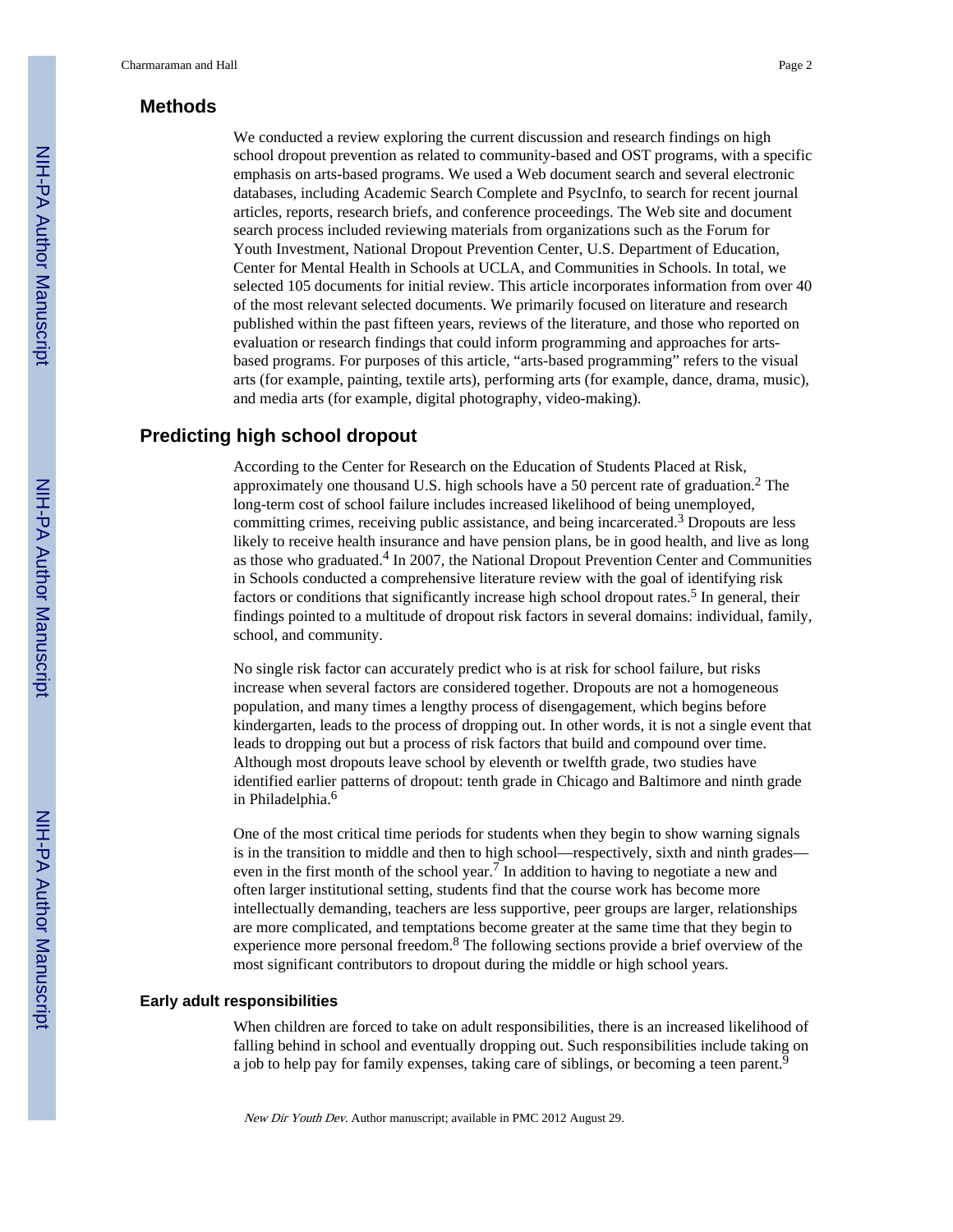#### **Social attitudes, values, and behavior**

Antisocial behavior in the early adolescent years, such as substance abuse, early sexual risk taking, and violence, has been linked to dropping out of school.<sup>10</sup> How adolescents spend their free time also plays a role; for example, teens who do not read for pleasure each week are more likely to drop out.<sup>11</sup>

#### **School performance**

Whether it is measured by course failure, grades, or test scores, academic performance is one of the strongest predictors of dropout starting even in the first grade through the elementary school years into middle school and eventually into high school.<sup>12</sup>

#### **School engagement and disengagement**

Students who become detached from their academic studies typically start to demonstrate patterns of absenteeism and cutting class, not completing homework on a regular basis, and coming to class unprepared.<sup>13</sup> When students indicate low educational expectations, such as being uncertain about graduating from high school or not having any plans beyond high school, they are at risk for dropping out before getting a diploma.<sup>14</sup> The psychological reasons given for dropping out of school include a lack of a sense of belonging at school, not feeling connected to any teachers, or a generalized dislike of school.15 Dropouts tend to associate themselves with friends who are also at risk of school failure.<sup>16</sup> One major sign of social disengagement is lack of involvement in school-based extracurricular activities, such as sports, school newspaper, and clubs.<sup>17</sup>

#### **Family background characteristics**

Above all other family characteristics, socioeconomic status appears to be the most consistent factor that affects dropout, whether measured through parent education level, occupation, or income.18 Those youth at most risk of school failure are students from nontraditional homes, such as non-English-speaking households and single-parent or stepparent families.<sup>19</sup> Family conflict, health problems, residential moves, and other family crises such as divorce, remarriage, or death all have a negative impact on the likelihood that a young person will stay in school.20 Male students from minority backgrounds are particularly at risk for dropping out.<sup>21</sup> Latino and African American boys are much more likely to repeat a grade level than white boys or girls of any racial/ethnic group. Boys, in particular minority boys, are suspended or expelled from school in higher numbers than girls  $are.22$ 

#### **Family engagement and commitment to education**

Low parental expectations about school, parents who dropped out when they were young, or siblings who have dropped out place students at high risk to drop out themselves.<sup>23</sup> Parents' actions regarding the importance of education send implicit messages to their children, for instance, avoiding talk about academic performance or behavior, rarely getting involved in PTA types of activities, and a lack of study aids and homework monitoring in the home.<sup>24</sup>

# **OST dropout prevention efforts**

Given the risk factors reviewed, many of which highlight the critical gap in caring adults who can offer guidance and help young people thrive, as well as the perils of unstructured time alone, OST programs can be critical players in a community's efforts to prevent school dropout. However, many dropout prevention programs are being used throughout the country with almost no documentation of their development or little or no long-term followup data to determine impacts on youth over time.25 Positive youth outcomes are more likely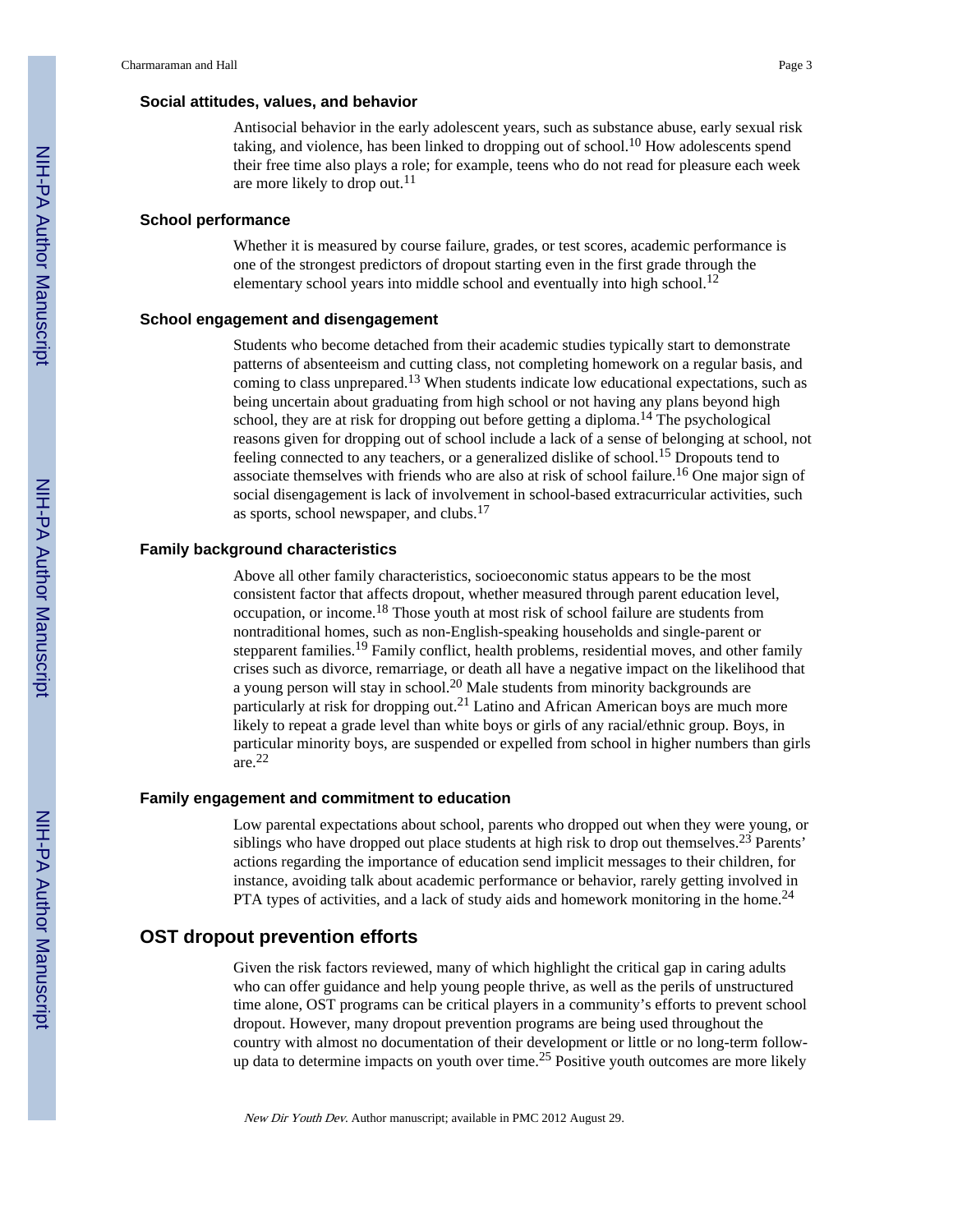to occur when a program's theoretical rationale, objectives, goals, and outcome evaluation data have been carefully reviewed.

Starting from a list of evidence-based programs compiled by Sharon Mihalic at the Center for the Study and Prevention of Violence and cross-referencing the listed programs with other sources, the National Dropout Prevention Center identified fifty exemplary programs.26 These programs met the criteria of being ranked in the top tier by at least two sources; were currently in operation; had consistent, positive outcomes; targeted students from kindergarten through twelfth grade; and had no major recent revisions to their program. One of the programs showing at least moderate to large effects on positive school behaviors is Talent Search, which operates in Texas and Florida and serves over nine thousand eight hundred mainly low-income students who are future first-generation college students. The Talent Search curriculum has three parts:

- **•** Individualized academic assistance for their current school work, such as tutoring and counseling
- **•** Exploration of future careers and colleges, including aptitude assessment, visits to college campuses, and preparation for college entrance exams
- **•** Workshops for participants' families

Another program that has demonstrated positive effects on school behaviors, Quantum Opportunity, emphasizes long-term commitment and case management follow-up over several years to lower dropout rates and track success. Operating across several states, including Ohio, Texas, Tennessee, Pennsylvania, and Washington, along with Washington, D.C., this program combines mentoring, tutoring, recreational programs, and financial incentives to attract at-risk youth to their programs and retain them.

Of the top fifty evidence-based dropout programs identified by Mihalic, $27$  the most frequently used strategy of life skills development (which was incorporated into two-thirds of these programs) entailed developing the following:

- **•** Communication skills
- **•** Healthy relationships
- **•** Problem-solving and decision-making skills
- **•** Critical thinking
- **•** Assertiveness
- **•** Peer resistance and selection
- **•** Stress reduction
- **•** Leadership
- **•** Appreciation for diversity

The second most frequently used strategy was family strengthening activities, such as providing specific training to parents on how to assist their child academically. About half of the top fifty programs included parents as a critical part of their dropout prevention framework. The third most frequent strategy was academic support, such as homework assistance and tutoring, which about one-quarter of the evidence-based programs used.

Although the primary goals of each of these dropout programs are focused on positive school engagement and academic skill building, the application of these goals is centered not only around direct academic support but also on developing the intermediary skills that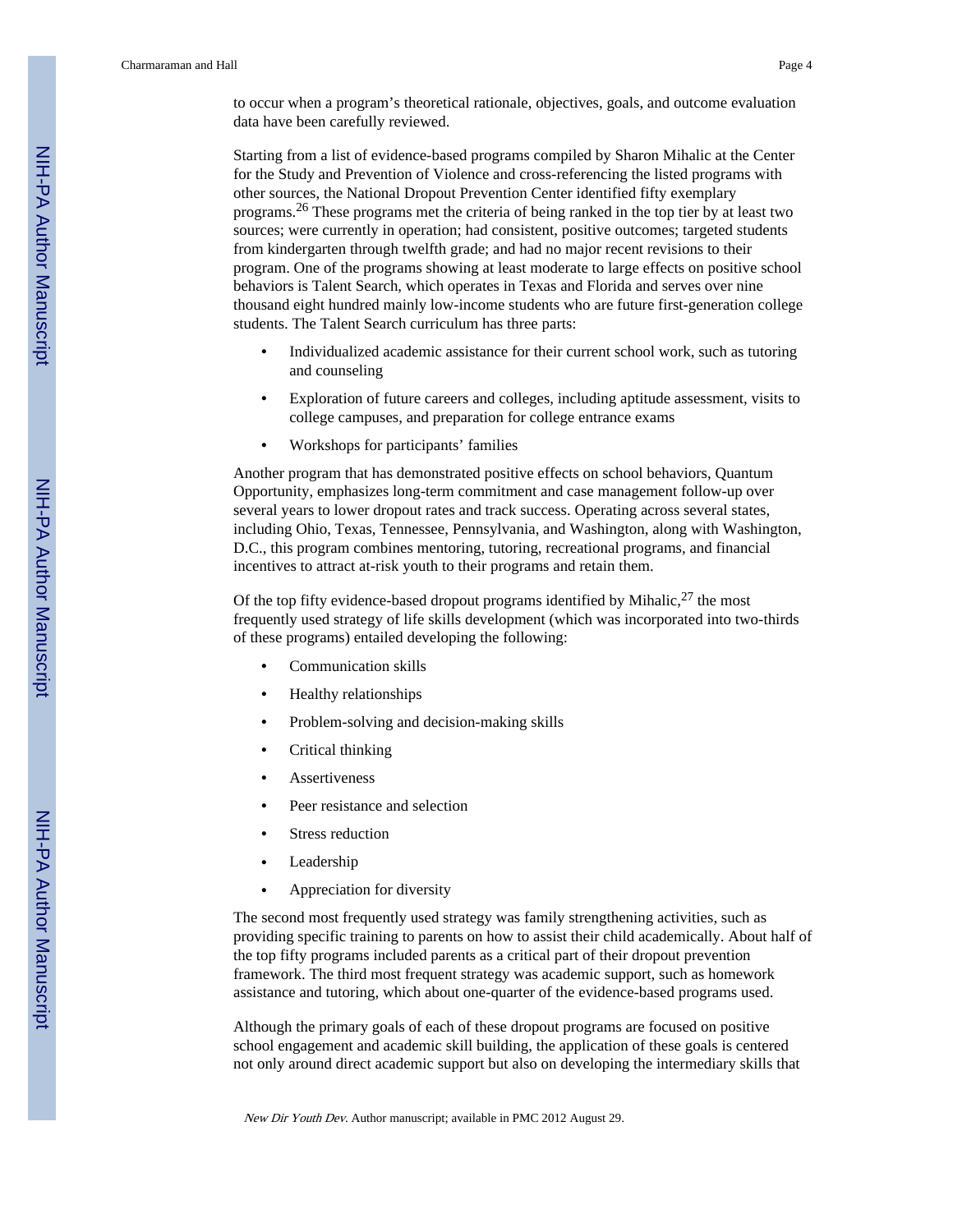are critical to academic success, such as developing positive relationships with others, learning how to communicate effectively, and appreciating diversity. These types of skills are critical for nurturing young people who need a positive and supportive environment to bring their assets to the foreground and become productive citizens.

# **Arts-based youth development**

In resource-poor communities, young people may have a particularly difficult time finding opportunities to feel valued and accepted as engaged citizens, which makes youth development programs so vital in order for young people to remain connected to their communities.28 With ongoing national education budget cuts necessitating tangible evidence of learning gains that will improve high-stakes testing results, arts classes fall victim to cuts, leaving a cultural void in the school curriculum.29 In some communities, arts-based alliances between nonprofit organizations and businesses have formed to fill some of these institutional gaps in order to involve young people in collaborative experiences that increase their knowledge and skills during the OST hours.

The Arts Education Partnership and the President's Committee on the Arts and the Humanities developed Champions of Change: The Impact of the Arts on Learning, an initiative that explored the impact of arts education experiences on young people's lives.<sup>30</sup> They compiled seven research teams that examined a variety of art education programs, both in and out of school, using quantitative and qualitative methodologies. Although the teams conducted their investigations independently, a notable consensus existed among their findings that pertained to theories regarding how and why the arts change the learning experience.

Seven common themes emerged regarding why the arts change the learning experience. They:

- **1.** Reach students who are not being reached through other means
- **2.** Reach students in ways that had not been tapped into before
- **3.** Connect students to themselves and with each other
- **4.** Transform the learning context
- **5.** Provide learning opportunities for the adults in young people's lives
- **6.** Provide different challenges for students who are already considered successful
- **7.** Provide a real-world learning experience

There were also seven common themes regarding how the arts change the learning experience. They:

- **1.** Provide direct access to the arts and artists
- **2.** Require significant staff training and administrative support
- **3.** Support extended engagement in the ongoing artistic process
- **4.** Encourage self-directed learning
- **5.** Promote complexity and challenges
- **6.** Allow management of risk and vulnerability
- **7.** Engage community leaders and resources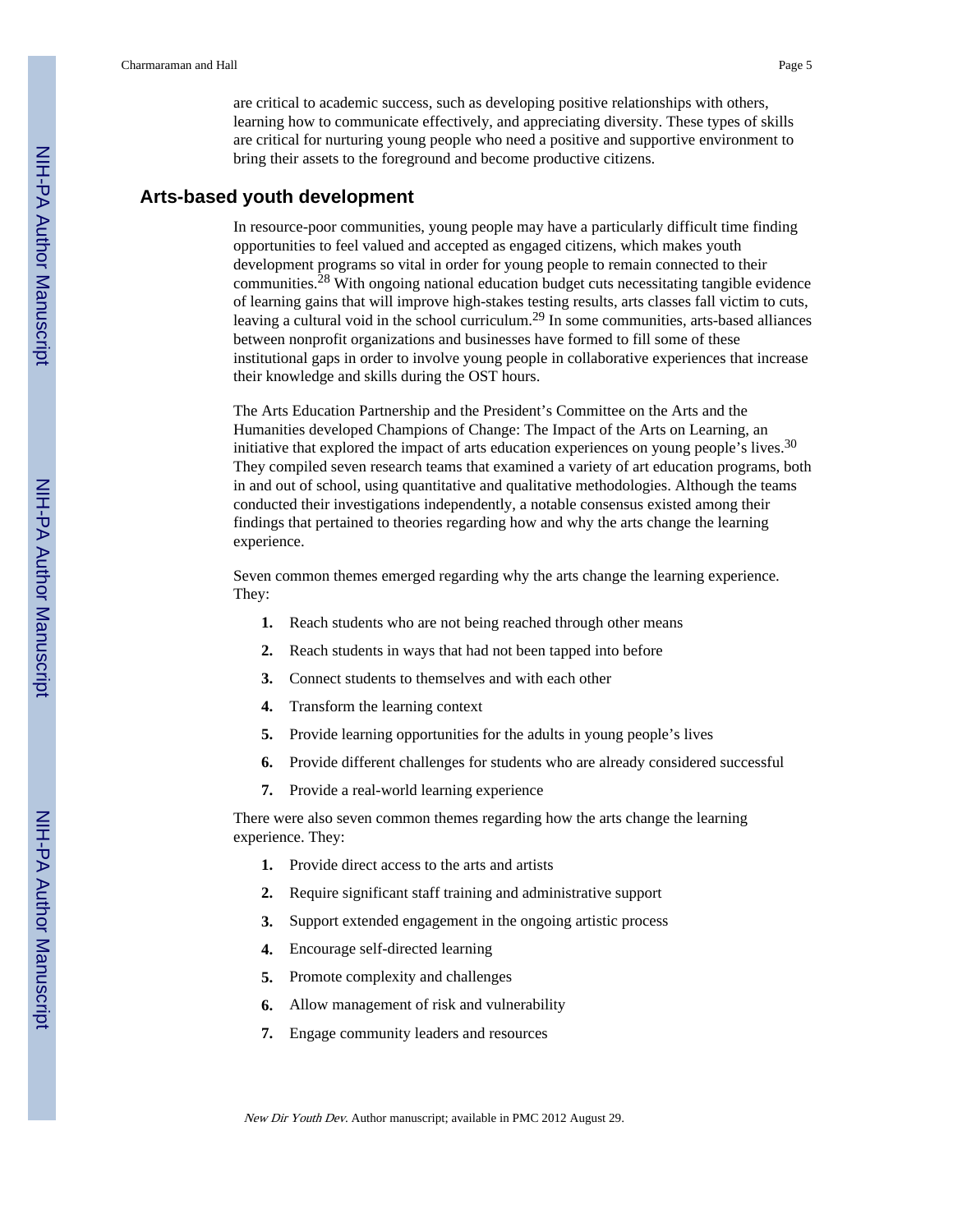In their list of promising practices from twenty-three organizations using a variety of media arts and technologies, Baker, Jeffers, and Light encourage programs to:

- **•** Focus on the role of participants and adults as facilitators, role models, and coexplorers
- **•** Prepare young people for the workforce by building strong program relationships with business and industry and by exhibiting the work that young people do to potential and current community partners
- **•** Teach technological literacy but also teach skills that are not technology specific, such as self-expression, teamwork skills, and linking technology content with other types of projects
- **•** Maintain a family-like sense of community by developing a sense of work ethics and interpersonal skills
- **•** Give priority to underserved youth, particularly girls, and recruit staff who reflect participants' identities and communities<sup>31</sup>

# **Out-of-school arts learning outcomes**

According to the U.S. Department of Justice, after-school arts programming not only increases the academic achievement of at-risk youth but also decreases drug use and juvenile delinquency, increases self-esteem, and increases positive interactions and connections with peers and adults.32 Students have attributed these positive outcomes through arts education to increased caring and attention from supportive arts instructors, an increase in self-esteem, and a sense of accomplishment through the learning opportunities.<sup>33</sup> For economically disadvantaged youth, studies have shown that access to arts education benefits low-income populations in unique ways. In an eleven-year national study of youth in low-income neighborhoods, McLaughlin found that those who participated in community-based arts programs were more likely to have high academic achievement, be elected to class office, participate in a math or science fair, or win an award for creative writing.<sup>34</sup> The programs studied included those based on athletics, community service, and arts. Surprisingly, although youth in the arts programs were identified as most at risk, these young people were doing the best compared to youth in the programs based on community service or athletics. McLaughlin hypothesized that the characteristics particular to arts-based program settings and culture make them more effective than the other alternatives.

#### **Recommendations**

The research conducted for this article suggests the following dropout prevention program strategies and approaches for arts-based community and OST programs.

#### **Focus on identifying, recruiting, and retaining the target population**

A review of program goals and priorities in order to identify a specific target population for recruitment would be worthwhile. Mathematica researchers have concluded that dropout prevention programs typically end up serving students who were not at risk of dropping out and do not serve students who are at risk.<sup>35</sup> In order to avoid this mismatch of service delivery to the appropriate population, program developers might pay attention to the highrisk individual and family characteristics noted previously in this article to identify, target, and recruit purposively for programs. Wright, John, and Sheel recommend a three-stage process for recruiting and sustaining involvement of parents and youth:

**1.** Community mapping and active recruitment strategies—for example, identifying community characteristics and resources; setting up booths in malls; and posting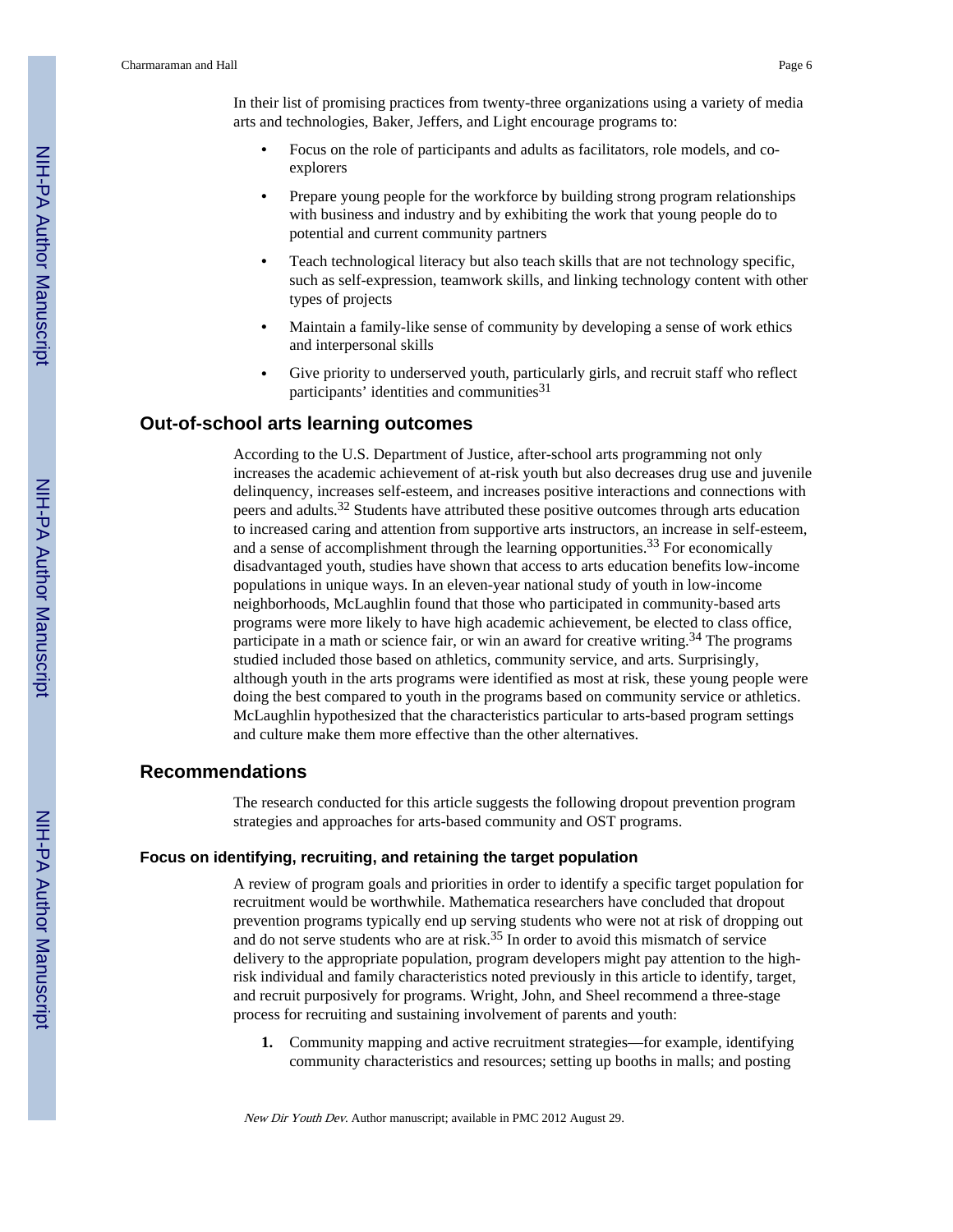advertisements at malls, housing projects, schools, community-based organizations, ethnic organizations, and parks and recreation centers

- **2.** Inviting parents to an open house to explain any participant incentives and remove obstacles for participation, such as transportation issues
- **3.** Matching artists and staff members to participant characteristics, such as race/ ethnicity $36$

Since transition into high school has been identified as one of the critical periods for dropout prevention, focusing on recruiting at-risk eighth and ninth graders would be an important step. Partnerships with local schools, including key relationships with principals, guidance counselors, and in-school arts and technology teachers, could lead to numerous referrals and opportunities to make classroom presentations, hold school assemblies, and offer information through informal presentations and disseminating program information during school orientations. Current participants in the program can serve as recruiters by spreading the word to their friends and classmates to come check out the program.

To increase retention of students over a longer period of time, programs could provide leadership opportunities for current students to become mentors to younger cohorts and apprentices to adults in real-world jobs and to be given greater levels of decision-making capacities within the program itself. For instance, participants can periodically engage with staff in focus groups to reflect on the program and how to improve it. More committed participants can also be offered a position as assistant to the director, a peer leader, or a youth representative on an advising committee or board.

#### **Offer dynamic arts-based programming that engages youth**

It would make sense for programs to review attendance levels of current course offerings, student feedback, and observations of meaningful staff-youth relationships during the program. A broad assessment of current teaching practices and instructional approaches would inform a process of redirecting practice toward a dynamic teaching model that engages youth behaviorally, emotionally, and cognitively. In addition, programs should create opportunities for sustained youth engagement and reflection through ongoing projects, youth journals, and portfolios.

Long-term engagement can be encouraged by sequencing courses in a way that provides continuation incentive. For example, a first course sequence could begin with script-writing, then move on to video production, and then a course on postproduction and editing, all of which require successful completion before taking the next course. Programs might consider emphasizing a performing arts genre, such as spoken word or poetry, drama, dance, or music, in order to foster community dialogue tied to showcase opportunities. In terms of specific curricula, research suggests that programming should not just focus on the delivery of services and activities, but also seek to develop and maintain trusting social relationships with peers and adults. One way to encourage discussion and connection between participants is to start the day with "check-ins" so that the staff members are in touch with how their students are doing at school, home, and life in general. Caring relationships with mentors have been shown to be key to program retention and positive outcomes.

A purposeful plan with multiple strategies to ensure program impact should be in place to address multiple risk factors across the domains of the individual, family, school, and environment.<sup>37</sup> For example, incorporating an element of tutoring or counseling on top of arts program activities might increase graduation rates.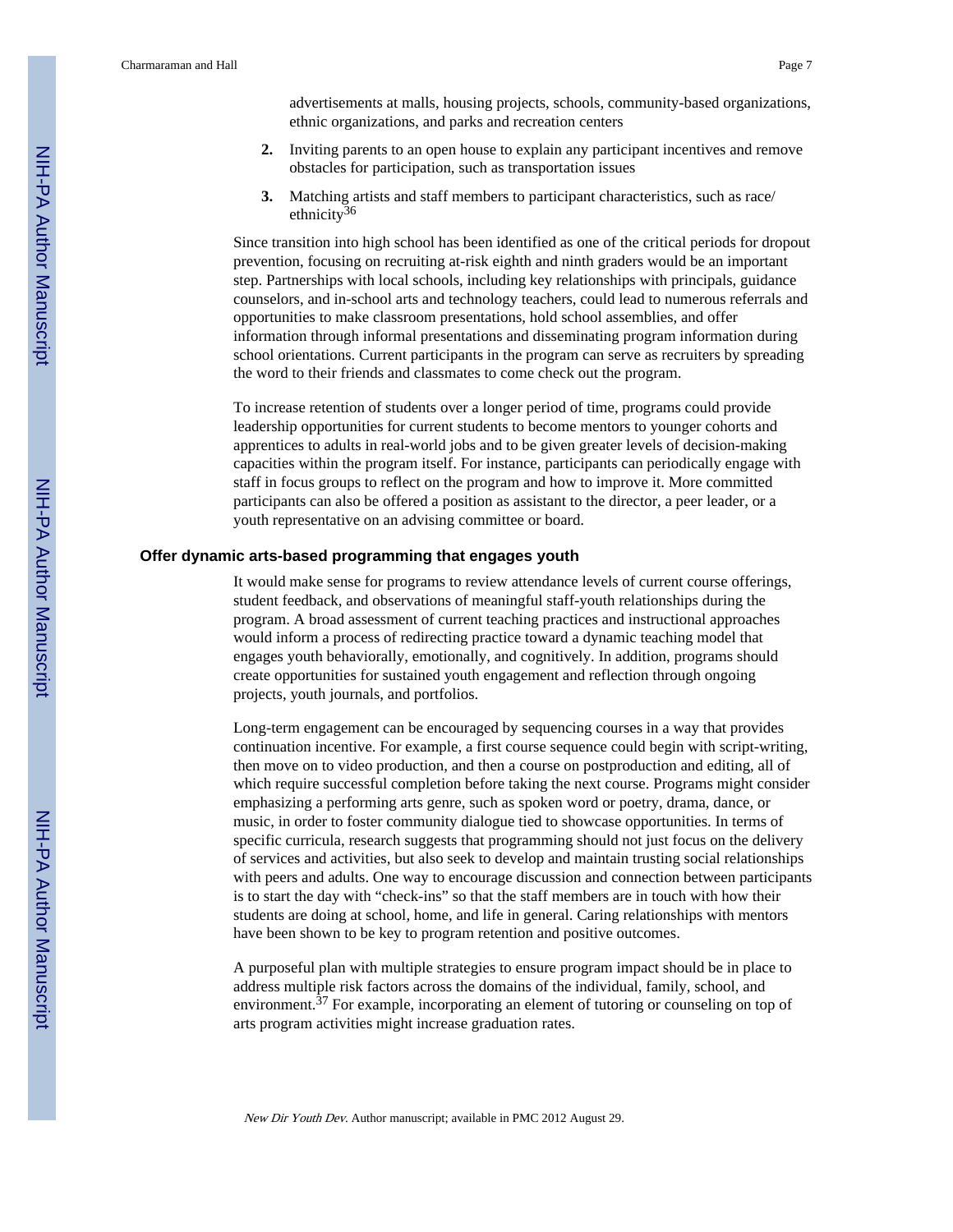#### **Emphasize performance and recognition**

Prior research on arts-based programs emphasizes the critical ingredient of audience and real-world applications through performance. If programs were to adopt a performance aspect to their model, youth workers should pay particular attention to each course being suitable for showcasing or performances such that no student is left out of the performance aspect. Once successful exhibitions have showcased student work with positive feedback from a familiar audience of family, peers, and community members, programs may take the next step to professionalize student work and increase students' confidence and networking opportunities by entering them into arts contests and local, regional, or national youth arts and media arts festivals. In terms of appreciation events and ways to encourage long-term enrollment, programs have incorporated an end-of-year awards ceremony in which every student receives an award for his or her commitment or an individualized award for improving in particular ways, as identified by the staff instructor.

#### **Offer training on youth development to enhance staff mentoring skills**

It is critical to recruit staff who reflect participant characteristics in race/ethnicity and gender. Staff instructors should not only be professionals in their fields with connections to industry, but they need to have certain personal characteristics such as interacting and communicating well with at-risk youth; a willingness to mentor youth over time both within the subject taught and outside; an ability to understand the different pathways that young people might need (for example, different learning styles) to grow at their own pace; and a sense of passion for their art, which may be contagious to their students, motivating them to achieve and hone their new craft. Programs can enhance the contribution of master teachers and mentors by including extensive professional development on positive youth development theory and approaches. In addition, programs can support dedicated time for teachers to collaborate on student projects, check in on student progress, and help one another troubleshoot solutions for keeping students engaged in the program itself and at school.

#### **Involve parents and community**

Lack of student school engagement is associated with parental lack of school engagement, parental commitment to education, and parental expectations for children. For programs to encourage parent involvement, thereby offering more opportunities for parents to become familiar with their children's talents and interests, the program might invite parents to open houses, exhibitions, fundraisers, and a special parent day at program classes so that students and parents can have the experience of learning and cocreating together. Parents might be invited to speak at these performances and exhibits, reflecting on their reaction to watching the young people perform. Open house events might tie in school engagement topics, such as credits needed to graduate or tutoring and counseling, so that parents and students have opportunities to discuss progress in school in a structured yet informal way.

In addition, a strategic plan for dropout prevention needs to be formulated at the community level. It is critical to work with community partners such as other youth-serving organizations, mental health, social services, and educational institutions to reach consensus, establish priorities, and do action planning around dropout prevention. In order to establish and maintain community ties and contribute to the community's cultural awareness of youth ideas, youth arts projects can be displayed and showcased at community partners' office buildings, health centers, community theaters, museums, or galleries.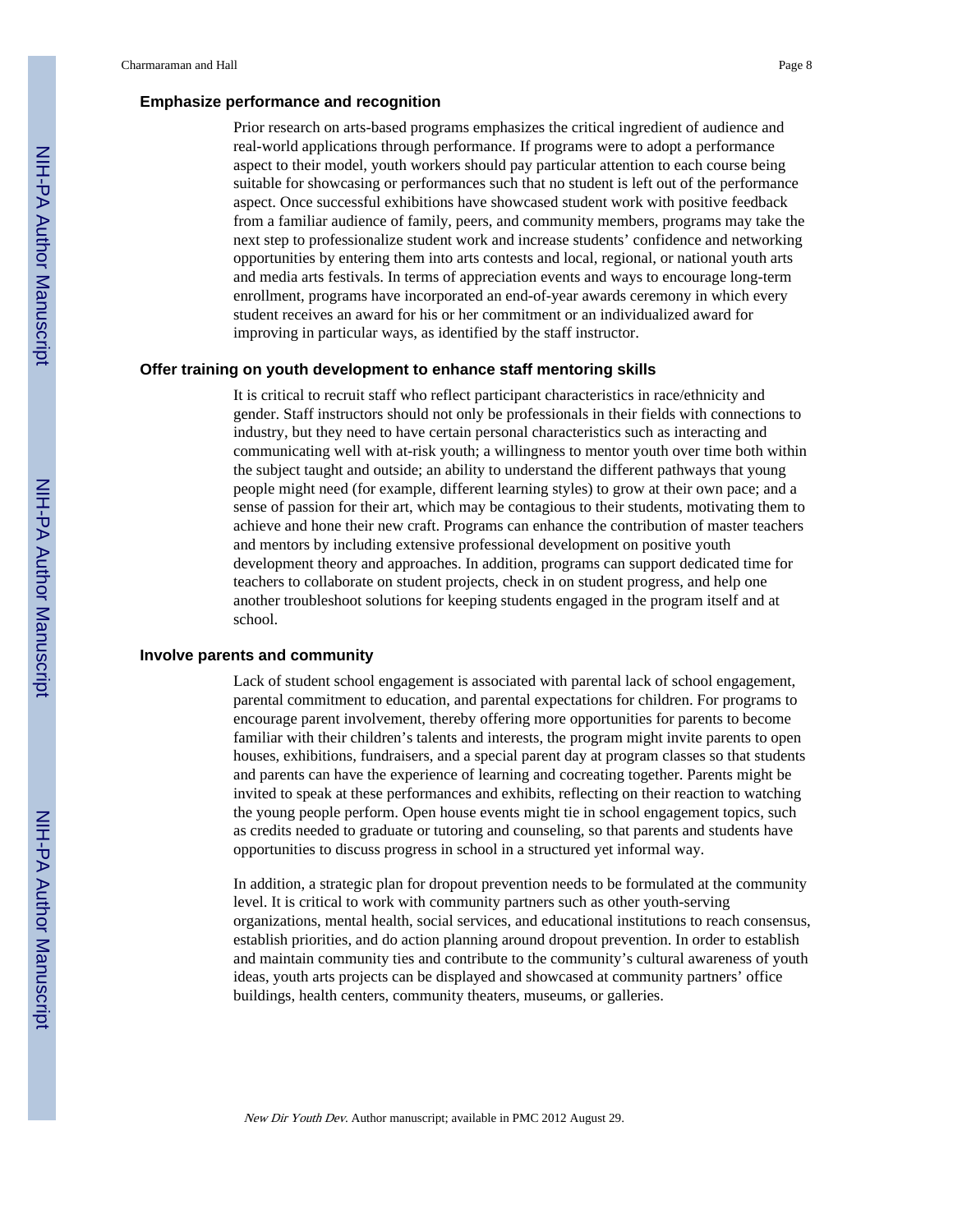#### **Evaluate intermediary skills**

Consideration should be given to reframing program planning and content toward skills and competencies that underlie better school performance and prosocial behaviors. Program content, instructional practices, and outcome evaluation should focus on intermediary skills besides the long-term goal of dropout prevention, such as engagement, expectations, relationships with adults, relationships with peers, communication, initiative, problem solving, motivation, self-efficacy, and self-competence. A menu of both quantitative and qualitative measures will offer a full picture of progress on youth outcomes and participation experiences.

# **Conclusion**

The research literature on dropout prevention points to a number of school-based, classroom-based, and district-based strategies that have been demonstrated to support keeping students in school. It appears that the most important activity that community-based and OST programs can do is to work on the components of dropout prevention that can also apply to settings outside the school experience—for example:

- **•** Reengage youth who have become or are in danger of disengaging from school.
- **•** Provide opportunities for attachment and the development of close and caring relationships with an adult.
- **•** Provide opportunities for involvement in an extracurricular endeavor, such as appreciating the arts and learning principles of art design.
- **•** Offer a social and learning environment that is supportive and embraces positive youth development principles.

This article has looked at the connection between two often separate efforts within youth development: dropout prevention and arts-based programming. Such knowledge can inform and guide youth workers and program coordinators in arts-based community and OST programs in developing, implementing, and integrating effective strategies and practices for dropout prevention within their local programs and communities.

# **Acknowledgments**

Support and guidance for this article were provided by the West Michigan Center for Arts and Technology.

# **Notes**

- 1. Mass Insight Education. Schools alone are not enough: How after-school and summer programs help raise student achievement. Boston, MA: Author; 2002.
- 2. Balfanz, R.; Legters, N. Tech Rep No 70. Baltimore, MD: Johns Hopkins University, Center for Research on the Education of Students Placed at Risk; 2004 Sep. Locating the dropout crisis. Retrieved from <http://www.csos.jhu.edu/crespar/techReports/Report70.pdf>
- 3. Jerald, DC. Identifying potential dropouts: Key lessons for building an early warning data system. Washington, DC: American Diploma Project Network, Achieve; 2006. Retrieved from [http://www.achieve.org/files/FINAL-dropouts\\_0.pdf](http://www.achieve.org/files/FINAL-dropouts_0.pdf)
- 4. Jerald. 2006
- 5. Hammond, C.; Linton, D.; Smink, J.; Drew, S. Dropout risk factors and exemplary programs. Clemson, SC: National Dropout Prevention Center, Communities in Schools; 2007.
- 6. Alexander KL, Entwisle DR, Kabbani NS. The dropout process in life course perspective: Early risk factors at home and school. Teachers College Record. 2001; 103:760–822.Ensminger ME, Slusarcick AL. Paths to high school graduation or dropout: A longitudinal study of a first-grade cohort. Sociology of Education. 1992; 65:95–113.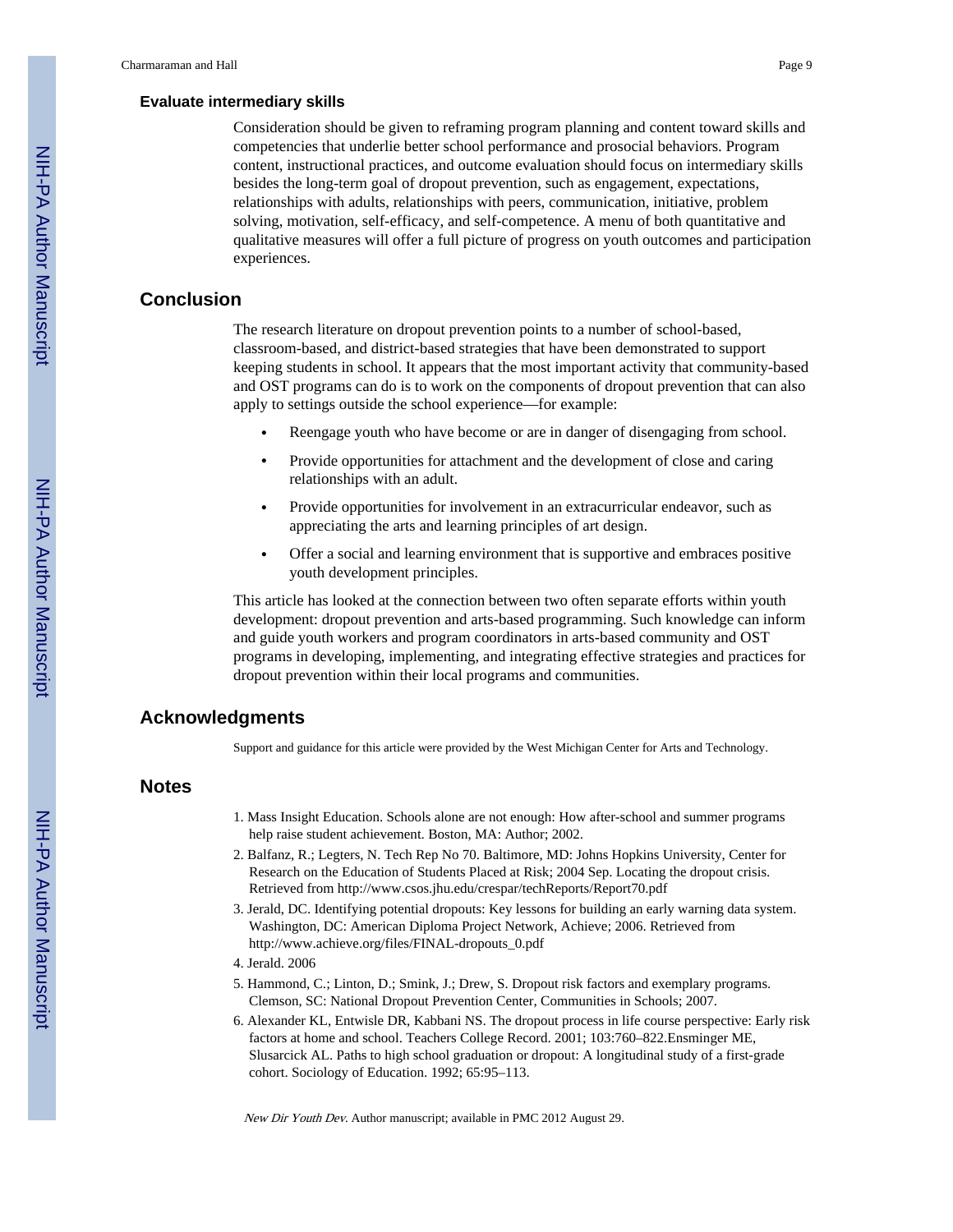- 7. Neild RC, Balfanz R. An extreme degree of difficulty: The educational demographics of urban neighborhood high schools. Journal of Education for Students Placed at Risk. 2006; 11(2):123–141.
- 8. Jerald. 2006McPartland, JM. Exploring the complexity of early dropout causal structures. Baltimore, MD: Johns Hopkins University; 1994.
- 9. Jordan, WJ.; Lara, J.; McPartland, JM. Exploring the complexity of early dropout causal structures. Baltimore, MD: Johns Hopkins University; 1994. Rosenthal BS. Nonschool correlates of dropout: An integrative review of the literature. Children and Youth Services Review. 1998; 20(5):413– 433.Cairns RB, Cairns BD, Neckerman HJ. Early school dropout: Configurations and determinants. Child Development. 1989; 60:1437–1452. [PubMed: 2612252] Gleason P, Dynarski M. How can we help? What we have learned from recent federal dropout prevention evaluations. Journal of Education for Students Placed at Risk. 2002; 7:43–69.Rumberger, RW. Why students drop out of school and what can be done. Paper prepared for the conference Dropouts in America: How Severe Is the Problem? What Do We Know About Intervention and Prevention?; Cambridge, MA. 2001.
- 10. Battin–Pearson S, Newcomb MD. Predictors of early high school dropout: A test of five theories. Journal of Educational Psychology. 2000; 92:568–582.Ekstrom RB, Goertz ME, Pollack JE, Rock DA. Who drops out of high school and why? Findings from a national study. Teachers College Record. 1986; 87:356–373.Wehlage GG, Rutter RA. Dropping out: How much do schools contribute to the problem? Teachers College Record. 1986; 87:374–392.
- 11. Gleason, Dynarski. 2002
- 12. Alexander, et al. 2001Lloyd DN. Prediction of school failure from third-grade data. Educational and Psychological Measurement. 1978; 38(4):1193–1200.Battin–Pearson, Newcomb. 2000Ingels, SJ.; Curtin, TR.; Kaufman, P.; Alt, MN.; Chen, X. Coming of age in the 1990s: The eighth grade class of 1988 12 years later (NCES 2002–321). Washington, DC: National Center for Education Statistics, U.S. Department of Education; 2002. Ekstrom, et al. 1986Elliott, DS.; Voss, HL. Delinquency and dropout. Lanham, MD: Lexington Books; 1974. Gleason, Dynarski. 2002
- 13. Ekstrom, et al. 1986Kaufman, P.; Bradbury, D.; Owings, J. Characteristics of at-risk students in the NELS: 88. Washington, DC: National Center for Education Statistics, Office of Educational Research and Improvement, U.S. Department of Education; 1992. Wehlage, Rutter. 1986
- 14. Alexander KL, Entwisle DR, Horsey CS. From first grade forward: Early foundations of high school dropout. Sociology of Education. 1997; 70:87–107.Gleason, Dynarski. 2002Rumberger. 2001
- 15. Ekstrom, et al. 1986Jordan, et al. 1994
- 16. Cairns, et al. 1989
- 17. Elliott, Voss. 1974Ingels, et al. 2002
- 18. Alexander, et al. 2001Battin–Pearson, Newcomb. 2000Cairns, et al. 1989Lehr, CA.; Johnson, DR.; Bremer, CD.; Cosio, A.; Thompson, M. Essential tools: Increasing rates of school completion: Moving from policy and research to practice. Minneapolis, MN: National Center on Secondary Education and Transition; 2004 May. Rumberger. 2001Schargel, FP. Who drops out and why. In: Smink, J.; Schargel, FP., editors. Helping students graduate: A strategic approach to dropout prevention. Larchmont, NY: Eye on Education; 2004. Wehlage, Rutter. 1986
- 19. Rosenthal. 1998Rumberger. 2001
- 20. Alexander, et al. 1997Catalano, R.; Hawkins, JD. Communities that care: Risk-focused prevention using the social development strategy. Seattle, WA: Developmental Research and Programs; 1995. Lehr, et al. 2004 May.Rosenthal. 1998
- 21. Rumberger, RW. Why students drop out of school. In: Orfield, G., editor. Dropouts in America: Confronting the graduation rate crisis. Cambridge, MA: Harvard Education Press; 2004. p. 131-155.
- 22. Mead, S. The truth about boys and girls. Washington, DC: Education Sector; 2006. Retrieved from [http://www.cpec.ca.gov/CompleteReports/ExternalDocuments/ESO\\_BoysAndGirls.pdf](http://www.cpec.ca.gov/CompleteReports/ExternalDocuments/ESO_BoysAndGirls.pdf)American Psychological Association Zero Tolerance Task Force. Are zero tolerance policies effective in schools? An evidentiary review and recommendation. American Psychologist. 2009; 63:852–862.
- 23. Alexander, et al. 2001Catalano, Hawkins. 1995Ensminger ME, Lamkin RP, Jacobson N. School leaving: A longitudinal perspective including neighborhood effects. Child Development. 1996; 67:2400–2416. [PubMed: 9022247] Gleason, Dynarski. 2002Kaufman, et al. 1992